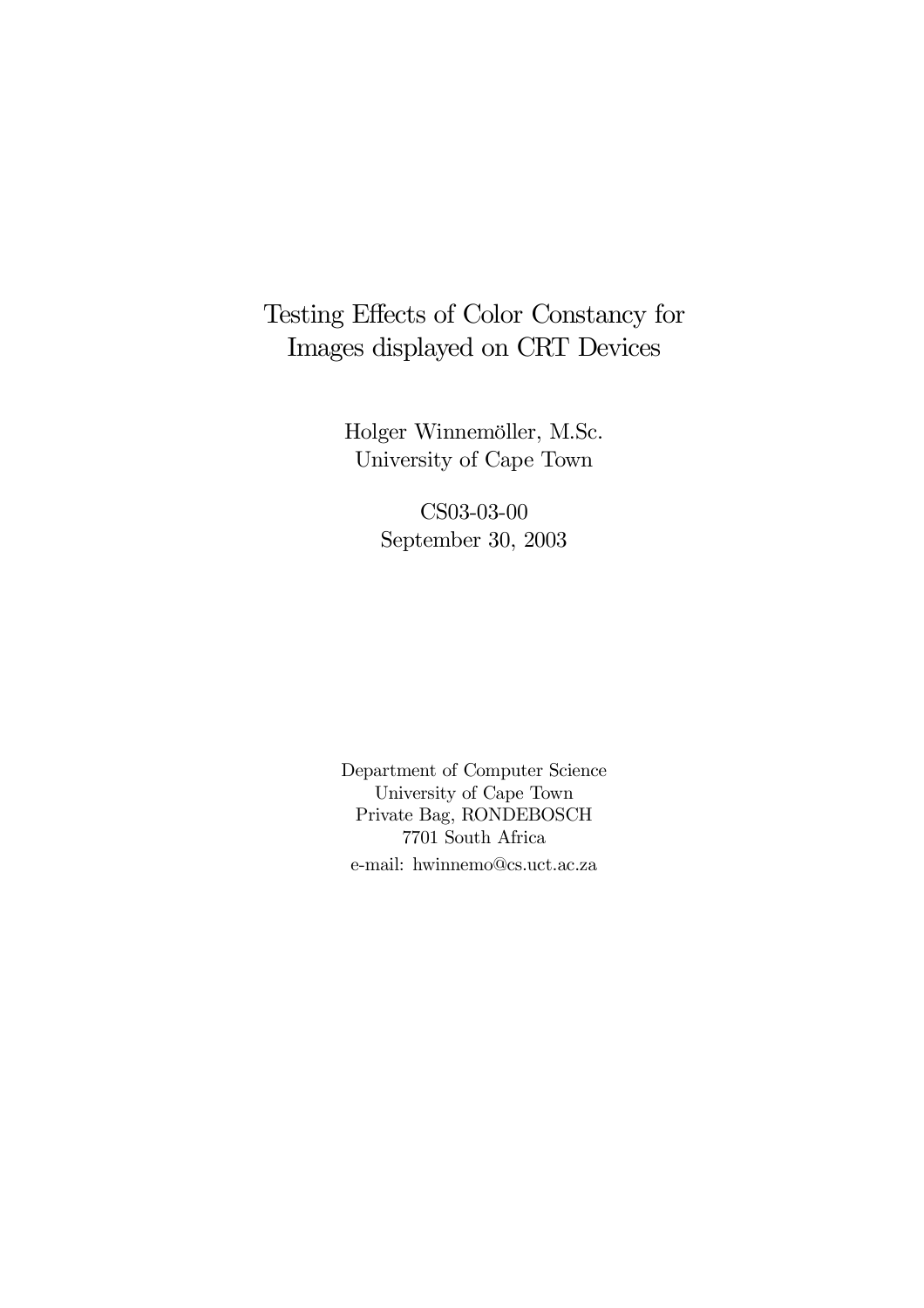# Abstract

In this report we examine the effects of color constancty for images displayed on computer monitors, particularly CRT devices. The motivation for this work is based upon Edwin Land's Retinex Theory which attempts to explain color constancy in human perception. Using Land's theory, we can create images with a severely undersampled color space (down to a full omission of one color component) that are still appropriately interpreted by the human observer. Possible applications of this are compression schemes as well as image enhancement techniques, some of which are already known. We present a simple web-based testing scheme to verify the viability of displaying duo-chrome (e.g. extreme color undersampling) images on CRT devices in different environmental settings. Some results and possible interpretations of these results are also presented.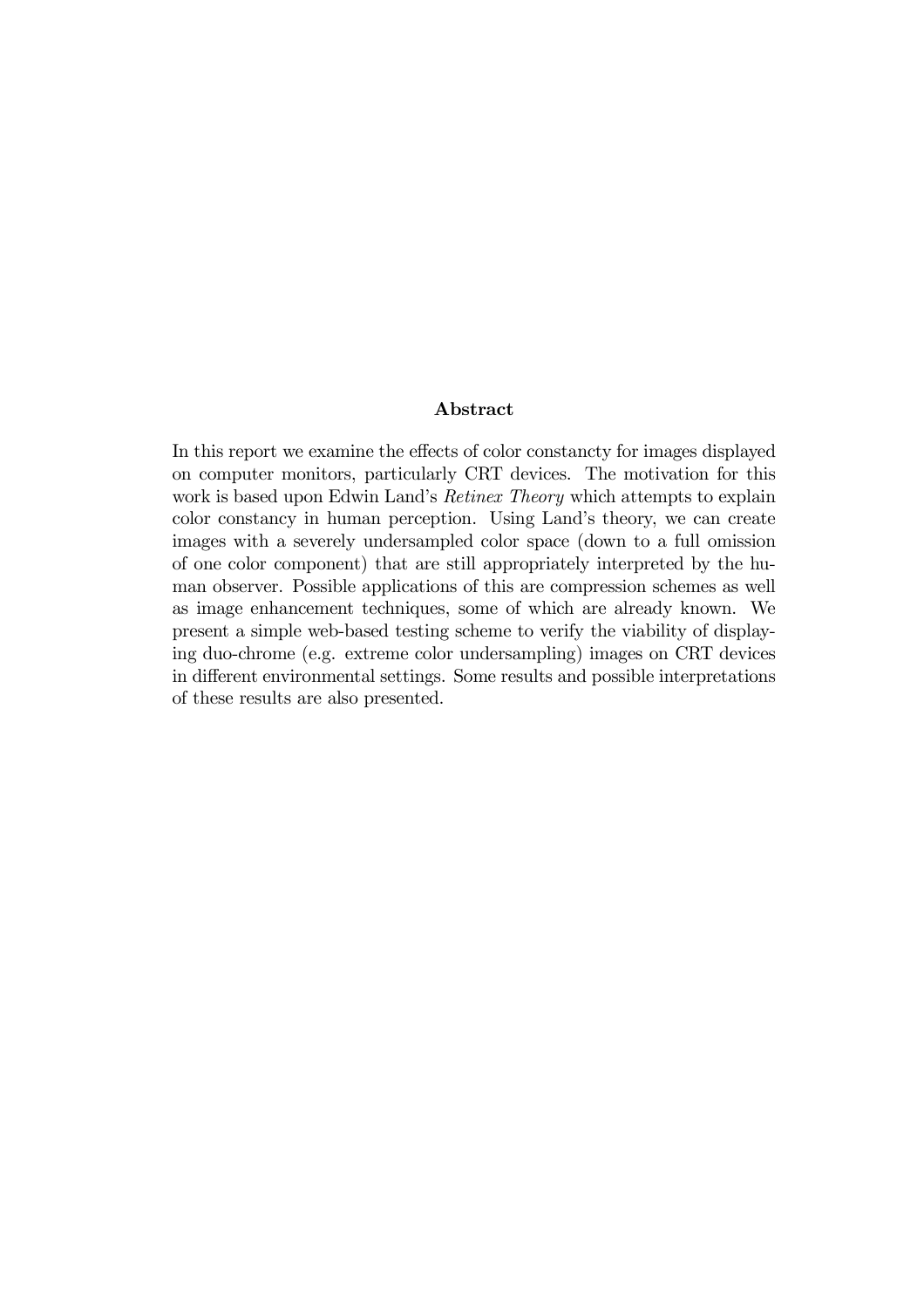## Introduction  $\mathbf 1$

### $1.1$ **Background**

The phenomenon that humans (and many other animals) can separate the properties of a global illuminant from those of the illuminated material is called *Color Constancy*. This is important as it allows people to perceive the *true color* of a material instead of the reflected color of such. For example, in a room with red lighting, a white piece of paper will still be perceived as white, even though objectively it reflects light of a red wavelength. This is due to the fact that everything else in the room also has a red tinge and we therefore deduce the existence of a red illuminant. This global illuminant is thus subtracted from the reflections received off objects in the scene to reveal their assumed, true color. It should be noted that this is a subconscious process and needs no conscious interaction.

Another phenomenon (sometimes called *color illusion*) can be described as follows: If a small grey square (the shape is not important here) is placed upon a large green square, then it will appear tinted lightly red. Similarly, if a grey square is placed upon a large red square, it will appear tinted slightly green, i.e. exactly the opposite color of the square it is placed upon. This effect also works with cyan/yellow combinations and poses problems for theories based on the belief that the cones in the eye's retina are independently sensitive to red, blue and green wavelengths. In order to explain these color illusions, the cones' responses cannot be interpreted independently. Theories exist, which are based on antagonistic interactions between combinations of cones resulting in spectrally opposing stimulation  $[4]$ ,  $[5]$ . Some physiological evidence exist to support such theories.

Edwin Land [6] devised an experiment using both phenomena to suggest subjective colors, which are objectively not present. In this experiment, he used a picture slide together with a few color-filters to produce duo-*chrome* images (for an example using grey and red, see Figure 1). These images, inducing the illusion of false colors, could approximate the original image to an astonishing degree. Of course they had a heavy red tint, but due to this being interpreted as a global illuminant, its effect was largely filtered out by the visual system. This experiment and the possible explanations as to why it works are described in Land's Retinex theory (RETINa & visual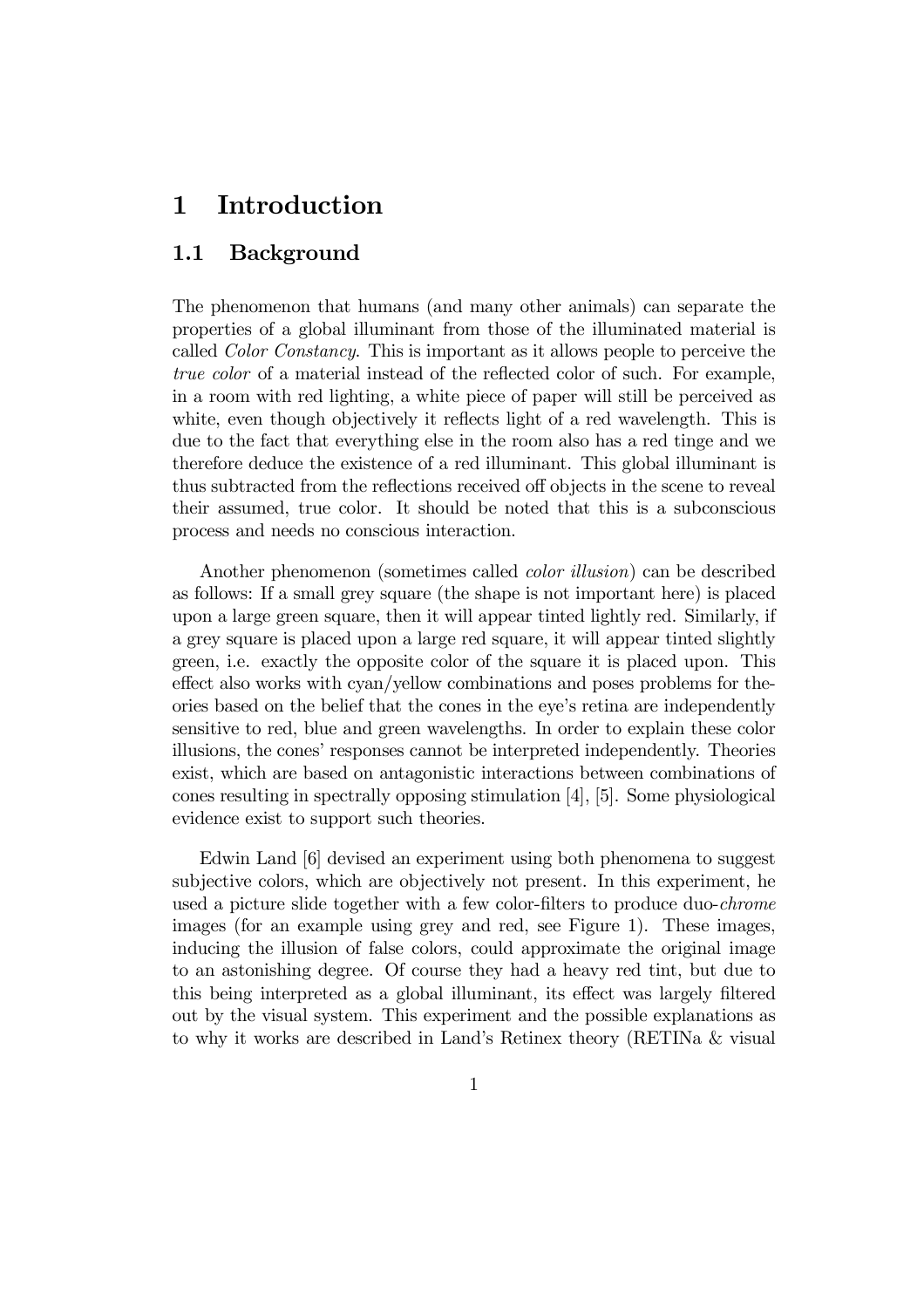

Figure 1: (Left): A full RGB image. (Right): An interlaced image, only using Red and Grayscale values. The lettuce should still appear greenish, the bun and cheese yellow and the mince brown. Note that depending on the display medium there might be more than grey and red displayed.

cortEX). This Retinex theory, even though heavily disputed at its time of inception, has recently regained interest in the research community and is used increasingly in image enhancement applications  $[3]$ ,  $[1]$ ,  $[2]$ .

#### $1.2$ Purpose

As we are generally interested in using optical illusions for the benefit of computer graphics, we are intrigued by the idea of inducing perceived colors. One possible application we imagine is as follows: If full color scenery can be sufficiently approximated using only two colors in conjunction with an appropriate global illuminant, then screen-buffer and texture space requirements would drastically decrease. A less ambitious but similarly profitable approach would be to use Retinex theory as the driving mechanism for texture compression in environments with known lighting conditions. This would be possible, because the lighting conditions together with the texture information would be sufficient to predict perceived color resolution of the given textures. A quantization scheme as employed with most lossy Fourier or Wavelet compression algorithms, could then be used to improve compression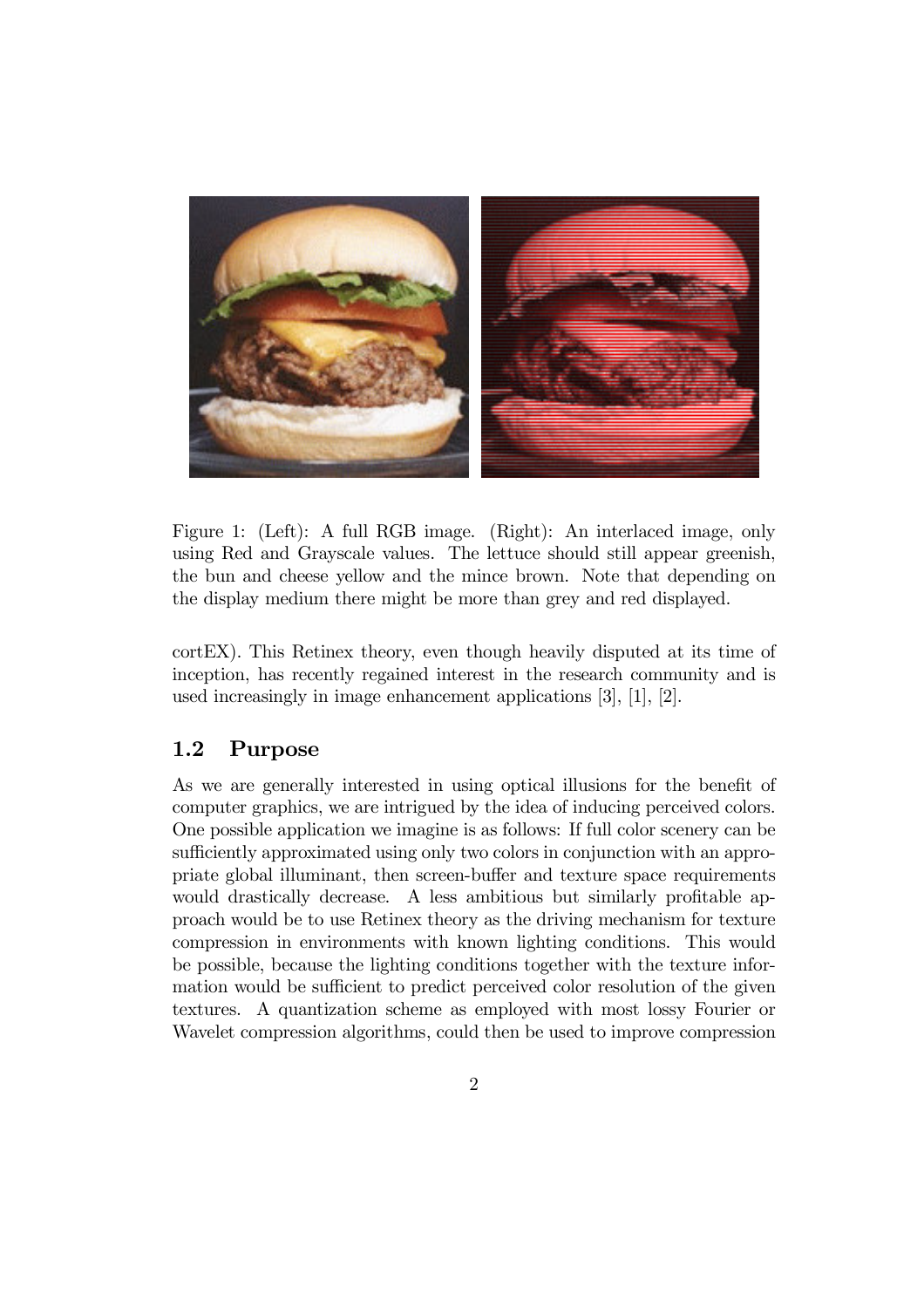ratios, while retaining the best possible image quality. Even in image compression where the scene's lighting conditions are not well known. Retinex could prove useful. In most compression schemes, RGB images are treated as comprised of three independent grey-scale images<sup>1</sup>. Using Retinex theory, we could model the perceived *interaction* between the color channels and use this knowledge to increase compression ratios.

The immediate purpose of our experiments is to demonstrate the feasibility of such an endeavor, if the display device is a cathode ray tube (CRT). The reason why it is important to investigate CRTs, is because most computer graphics are displayed on CRTs with red, green and blue phosphorous pigments. This means that black is produced by not firing any cathode ray cannons, while (perceived) white is produced by firing all of them (i.e. by simultaneously triggering photon emission of red, green and blue wavelengths from the phosphorous screens). Replicating Land's experiment exactly is thus not possible on a standard CRT device, because it is incapable of producing purely grey light.

Our modification of the original experiment (to work with red and green light) and the results obtained are detailed in this report. Also some detail is given on the experimental setup to be performed without supervision using a web-based interface.

# $\overline{2}$ **Test Setup**

In the design for our experiment, several issues are considered important:

- Color choice as stated in Section 1.2, we can only use red, green or blue for our filtered sub-images (instead of red and grey as in Land's original experiment).
- Filters vs. Interlacing In Land's original experiment, filters, slides and projectors were used to superimpose the desired frequency bands. As the phosphorous material in a CRT device is spatially separate.

<sup>&</sup>lt;sup>1</sup>Actually, the only connection between the grey-scale images and the fact that they represent color channels is that different quantisation tables are used for the red, green and blue channels. These tables have been established empirically.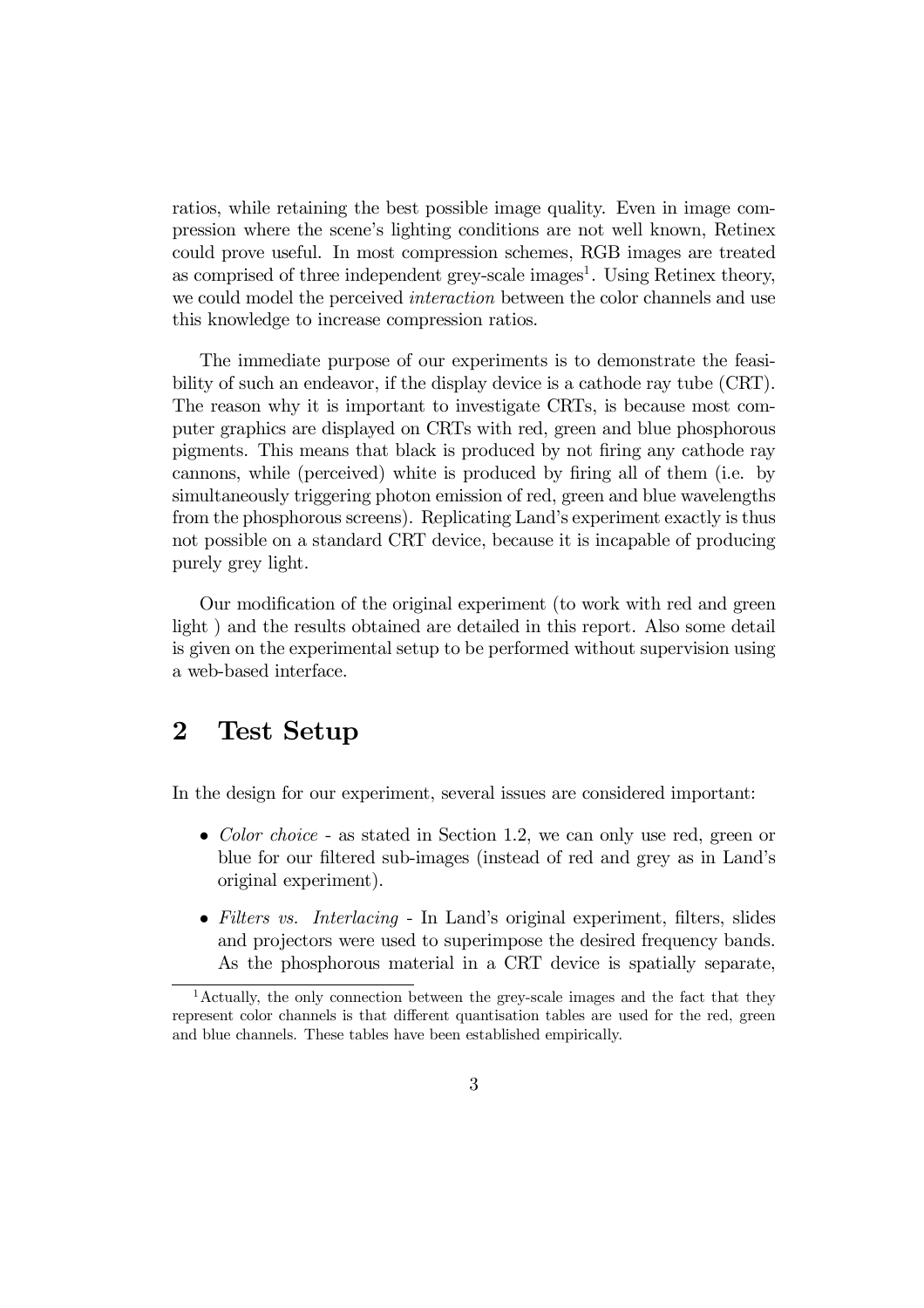

Figure 2: (Left): Image interlaced horizontally. (Center): Image interlaced horizontally and vertically. (Right): Image randomly diffused with two colors. Note that the false color effect is strongly affected by the various interlacing methods.

we cannot truly superimpose sub-images. The closest we can get to a similar effect and still use pure colors is to interlace the sub-images.

• Real and virtual illuminant - In Land's experiment, the real world (experimentation laboratory) would be dark, only illuminated via the slide-projector's filtered light. The images thus projected onto the wall can have their own virtual illuminant (i.e. one depicted in the slide). For our purposes, we have to expect a real illuminant to be present (people using CRT devices generally do not work in the dark). There might be an interaction between perceived real and virtual illuminant.

#### Design choices  $2.1$

- Due to the antagonistic behavior of the color illusion phenomenon (see Section 1.1) and the tricolor limitations of the CRT device, we decided to use red and green as our two input channels.
- Simply by displaying an image without any blue content on a computer monitor, we use a particular interlacing scheme, which depends on the arrangement of red, green and blue pigments on the screen, which in turn might be manufacturer-dependent. In order to control this arrangement, we manually interlace red and green elements. After experimenting with various interlacing methods (see Figure 2), we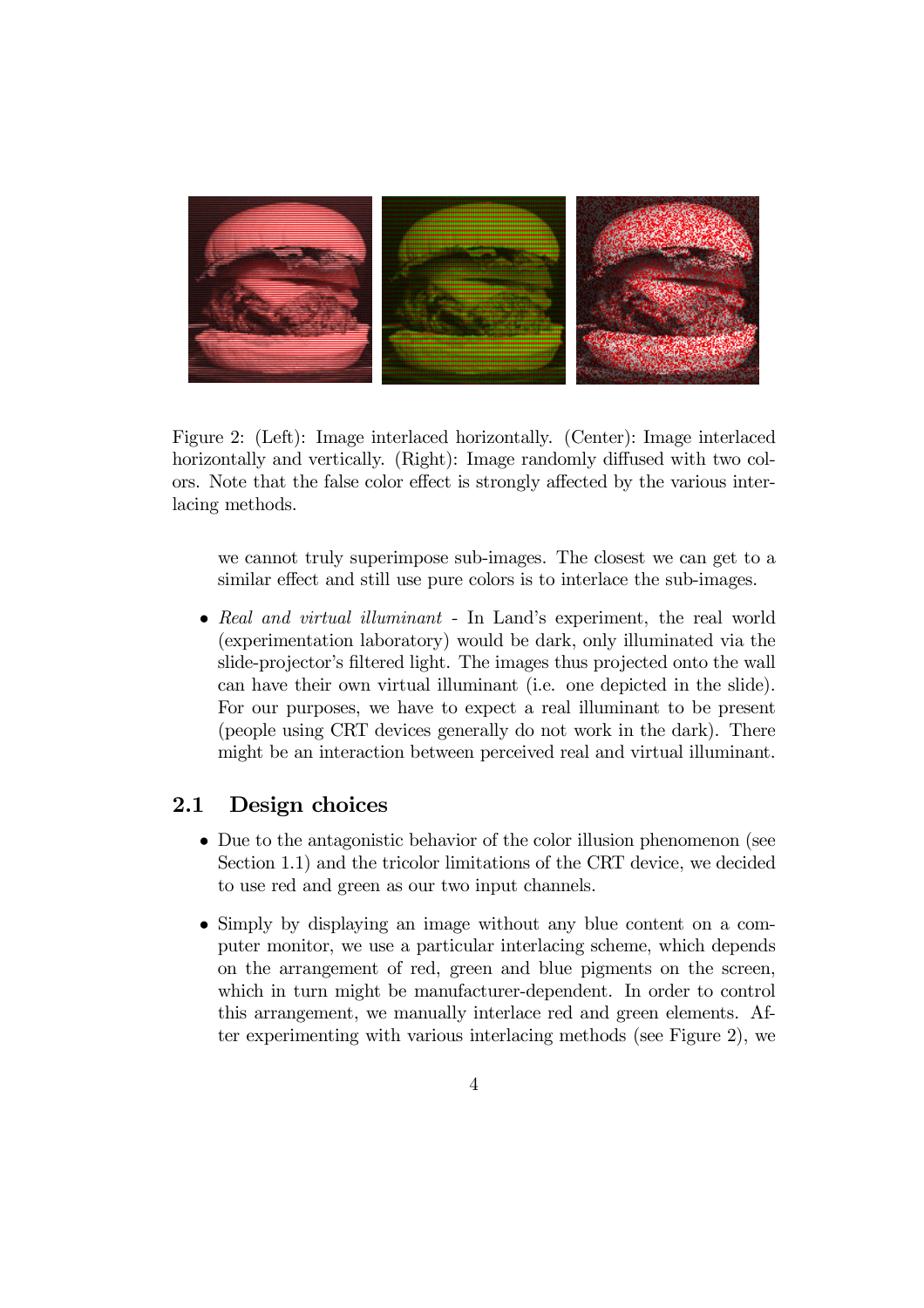

Figure 3: (Left): Original interlaced image. The yellow border is designed to enhance the virtual illuminant effect. The same yellow is used for all other graphics on the page, as well as input elements (drop-down lists, etc.) for the same reason. (Right): A monochrome, outlined (cartoon-style) version of the image is shown below the original, where the user can select the closest choice of perceived colors.

decided to use the horizontal interlacing scheme, because its structural design appears least intrusive.

- $\bullet$  In order to gain an insight into the effect of real/virtual illuminant interaction, we asked the user to report on the main illuminant used in the given user setting.
- Furthermore, to test for a variety of viewing conditions, we performed an uncontrolled web-based user-test. The motivation and limitations of this choice are explained in Section 2.2.

#### $2.2$ **Web-Based Testing**

As our initial experiment is designed not to deliver exact quantifiable results, but rather to establish qualitatively whether Land's Retinex theory works on CRT devices under different lighting and viewing conditions, we chose to perform a user-test using a web-interface, so that volunteers could partake in the experiment in their preferred working environment. Based on the success or failure of this initial experiment, further experiments could then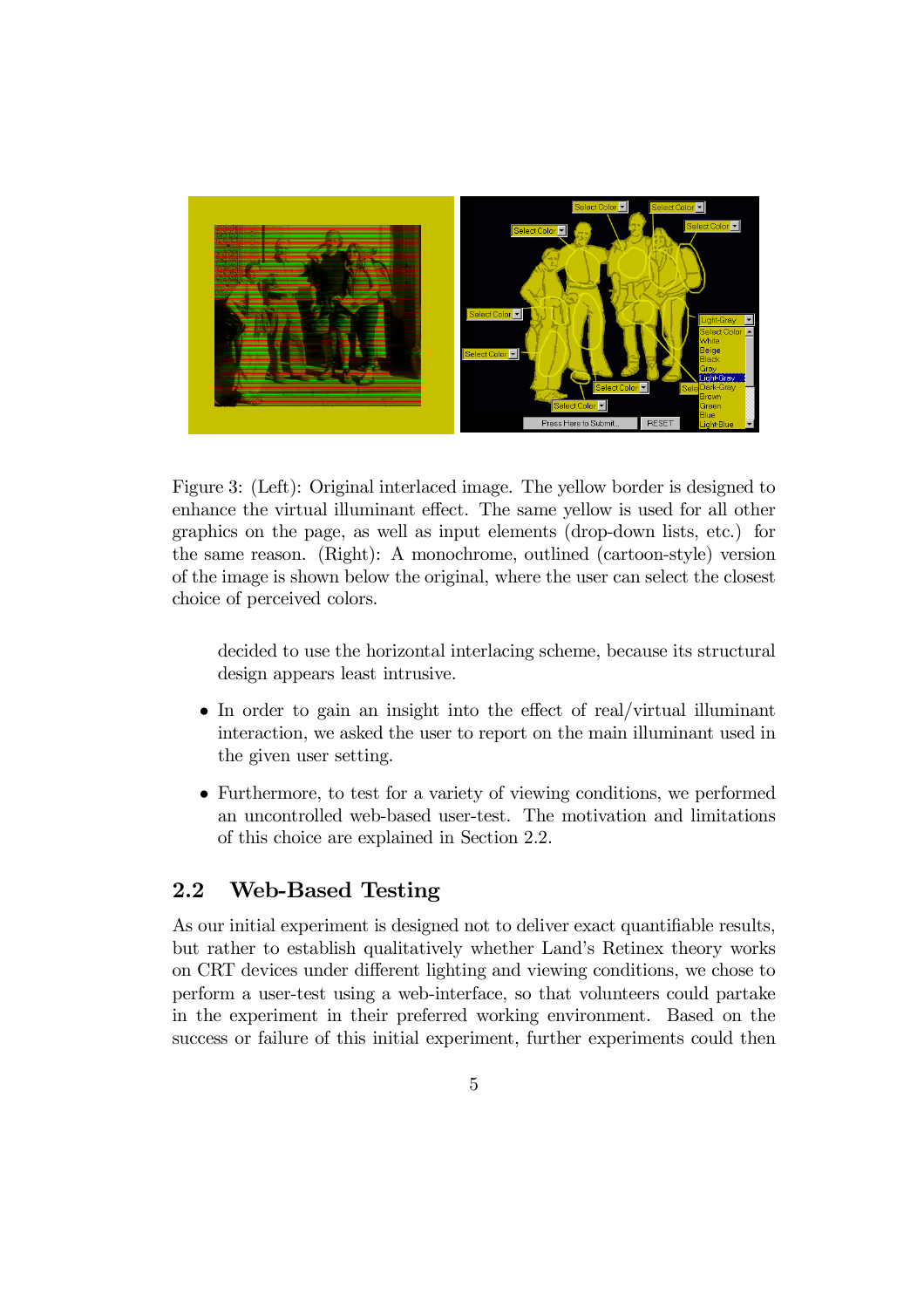be designed in order to pinpoint system variables and their effect on the perceived output images.

The entire experimentation interface is contained within a single webpage and divided into three parts: Instructions, Environment questions and Perception test. The interface itself employs a color scheme that supports the notion of a virtual illuminant (red  $+$  green  $=$  yellow), which is chosen and calibrated to coincide with the color of the *white* wall in the test image  $(Figure 3, left).$ 

The environment questions are designed to give a very brief description of the approximate working environment of a given user. The following questions are asked, along with the given answer choices (drop-down lists):

| Screen size | Eye/Screen    | Main source              |  |  |  |  |  |  |
|-------------|---------------|--------------------------|--|--|--|--|--|--|
| (inches)    | distance (cm) | of illumination          |  |  |  |  |  |  |
| ${<}13$     | ${<}20$       | Sunlight Bright          |  |  |  |  |  |  |
| 13          | 20-40         | Sunlight Middle          |  |  |  |  |  |  |
| 14          | 40-60         | Sunlight Dim             |  |  |  |  |  |  |
| 15          | 60-80         | Artificial (Std. Bulb)   |  |  |  |  |  |  |
| 17          | 80-100        | Artificial (Fluorescent) |  |  |  |  |  |  |
| 19          | 100-120       | Monitor                  |  |  |  |  |  |  |
| >19         | >120          | other                    |  |  |  |  |  |  |

Table 1: Questions and responses for user experimentation setup

For the perception part of the experiment, the user has to look at the left image in Figure 3 and then select the appropriate drop-down box in the right image of Figure 3 to indicate the perceived color of the marked region. To facilitate jumping between the two images, the user can click on either image to scroll to the other one. The available color choices for all regions are the same lest being suggestive. The color list was assembled by combining possible colors for all regions, plus adding other related colors as shown in Table 2. The user also has the option of not selecting a color (null answer) or selecting *Other*, if none of the given choices seem appropriate.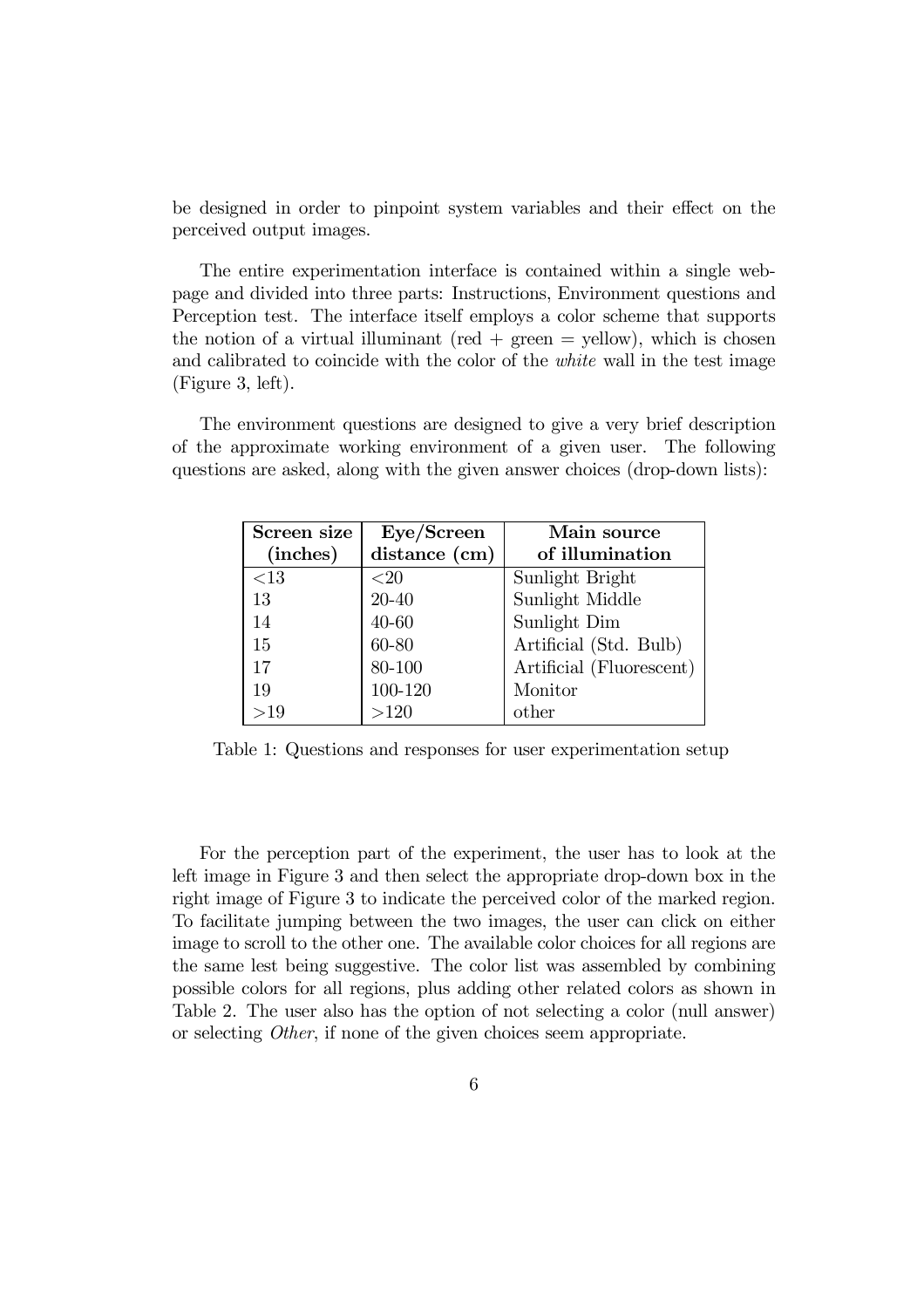| Color      |            |                          |       |  |  |  |  |  |  |  |
|------------|------------|--------------------------|-------|--|--|--|--|--|--|--|
| White      | Beige      | Black                    | grey  |  |  |  |  |  |  |  |
| Light-grey | Dark-grey  | <b>Brown</b>             | Green |  |  |  |  |  |  |  |
| Blue       | Light-Blue | Light-Green              | Red   |  |  |  |  |  |  |  |
| Orange     | Yellow     | Light-Yellow Dark-Yellow |       |  |  |  |  |  |  |  |
| Other      |            |                          |       |  |  |  |  |  |  |  |

Table 2: Colors available for selection by the user



Figure 4: (Left): Original input image; (Center): Retinex image obtained by deleting the blue channel from the left image; (Right): Theoretically perceived image: Normalizing the global illuminant, i.e. deleting the yellow color channel.

The webpage's form-data is submitted to an evaluation script, when the user presses the form's *submit* button. The user's hashed IP address is used for security reasons and to deny multiple submissions, including malicious flooding.

# 3 **Results**

#### $3.1$ **Simulation of Results**

Even though we stated earlier, that we are not interested in exact quantitative results at this stage, we are interested in qualitative ones. For this reason, we discuss the results, that we expect to obtain, which are then contrasted with the actual results in Section 3.2.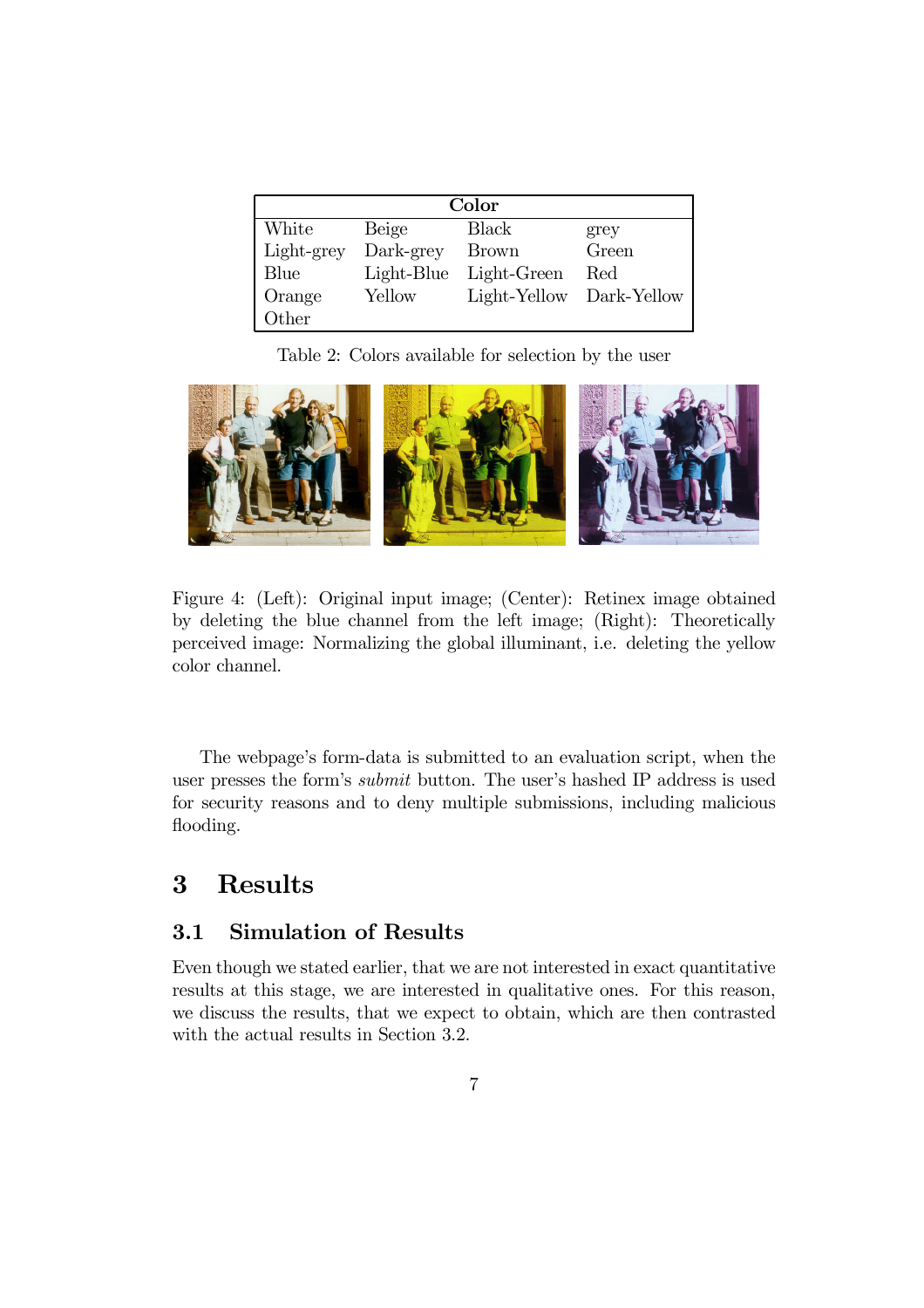

Figure 5: This image was obtained by computing the color difference between the left and right images in Figure 4. Darker areas correspond to bigger differences.

Neglecting the display device issues discussed in Section 2, we can generate a suitable Retinex image, by taking an RGB image and discarding the blue  $(B)$  component (Figure 4, Left). In doing so, we obtain the center image shown in Figure 4, which should closely correspond to the retinal image (i.e. the one seen by the eye, when displayed by a monitor). According to Color Constancy, the yellow tint in that image is attributed to a yellow global illuminant and should be subtracted from the retinal image to obtain the perceived image. We simulate this by converting the retinal image from RGB to CMYK and deleting the yellow (Y) component, thus arriving at the theoretically perceived image (Figure 4, Right).

On first inspection we note, that the image is indeed fairly close to the original, if a bit *washed out*. Interestingly, the blue colors have survived very well, while the green colors have become blue. The pink of the skin as well as the orange of the backpack have faded, but are otherwise well retained. The latter is interesting when considering Figure 5, which is the result of creating a color difference image between the left and right images in Figure 4. As darker regions correspond to greater absolute differences, the orange backpack is the region of greatest difference between the images, yet perceptually this difference appears smaller than say the sweater draped around the leftmost person, which is perceived quite differently. This underlines the well-known fact, that L1 and L2 norms are perceptually inadequate in many practical situations.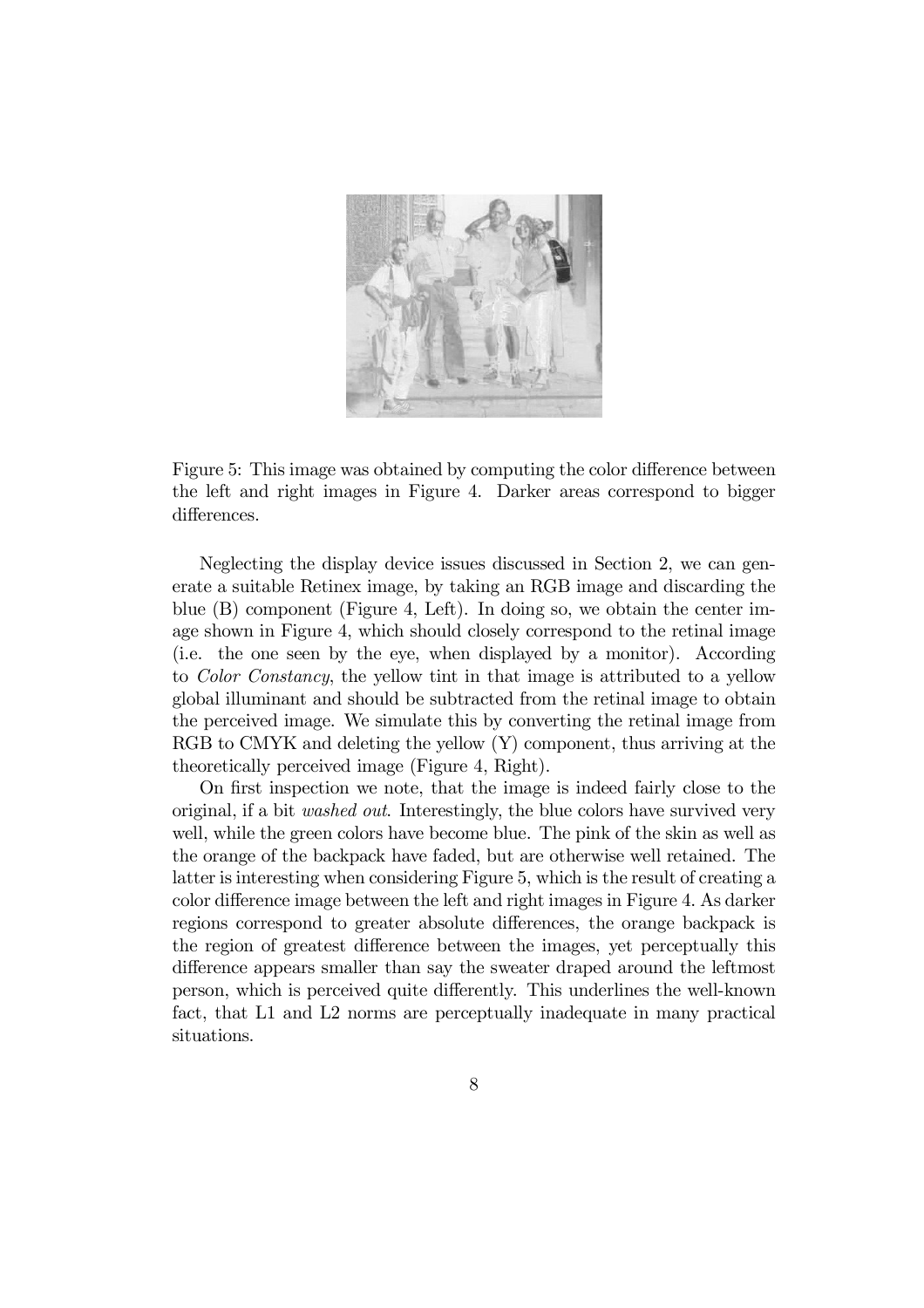

Figure 6: Color Transformations and their effects: (Left column): A homogenous RGB image and its color constituents; (Center column): After applying the retinex and color constancy operations; (Right column): After rotating the blue component of the center column clockwise by  $90^{\circ}$ .

The disappearance of green color elements and general fading can be explained by examining Figure 6. The Retinex operation (deleting the blue component) followed by the color constancy operation (deleting the yellow component) results in the middle column. We notice, that the red and green components have mostly retained their shape, but have faded slightly. The blue component on the other hand has changed drastically. The overall effect is that of mapping the complete RGB space onto a cyan/magenta-dominated space. This explains the lack of green components in the right image of Figure  $4.2$ 

<sup>&</sup>lt;sup>2</sup>Interestingly, the shape of the blue component in the center column of Figure 6 is reminiscent of the original one in the left column. Applying a  $90^{\circ}$  clockwise transformation on the blue component produces the right column in the same Figure. Even though the colors are clearly faded as compared to the original image in the left column, the image is basically restored.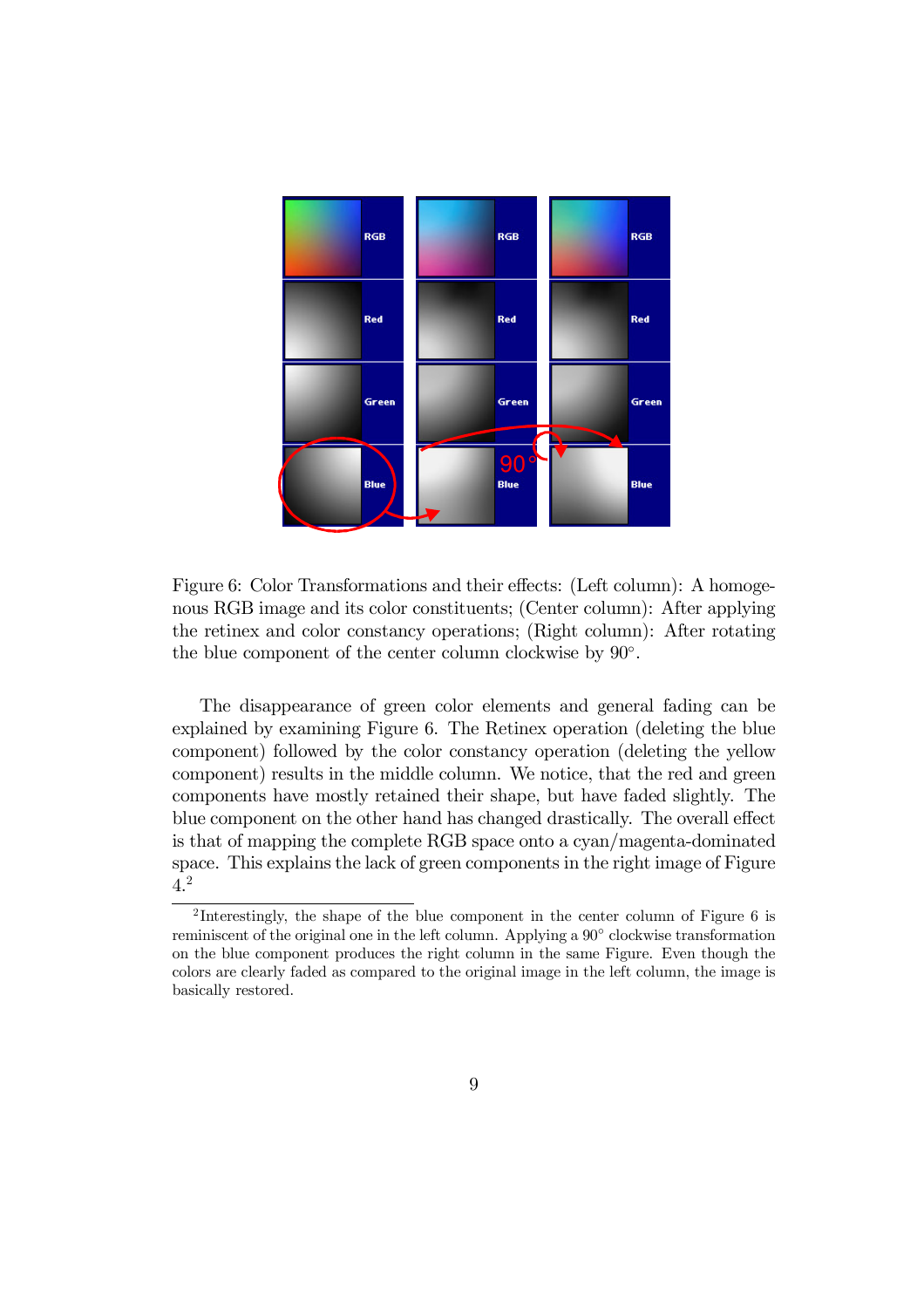#### $3.2$ **Actual Results**

After investigating the theoretical results we expect to find, we now evaluate the actual web-test results. It should be noted right from the start, that this preliminary test only includes 14 subjects and is therefore statistically not significant. We can consequently only draw qualitative conclusions, if any. The complete results of the test are listed in Table 3.

Firstly, we find that viewing conditions are fairly homogenous: Most people use a 17 inch monitor at a viewing distance of 40-60 cm in Fluorescent lighting. Results for people with different viewing conditions are not markedly different (see last three columns in Table 3). Overall results for the individual items of clothing are either very good  $(90-100\%)$ , or very bad  $(30-50\%)$ . The question that arises is obviously "What colors are perceived correctly and which ones are not?". Interestingly, no conclusive answer can be given. On the one hand, Brown, Black and White/Light-Yellow have very high success rates. On the other hand, Green and Blue can provoke a variety of responses. While the Blue of Person 4 Pants is recognized very well, the very similar color of Person 3 Pants is not recognized so well. The Green of Person 1 Sweatshirt is identified extremely poorly, while all test-subjects detected the greenish-blue hue of Person 2 Shirt.

We deduce from this, that *color expectancy* plays a large part in color perception of difficult scenarios. What we mean by this, is that a person might have trouble deciding the color of a given material from the given reflected light information alone. In order to make a better guess the person then assumes a certain material (e.g. jeans), which has traditional colors associated with it (e.g. the indigo dye used in jeans manufacturing). Using this argument, the long pants of Person 4 are likely to be made of jeans material and therefore blue (identified well), whereas the shorts of Person 3 are not commonly made of this material (identified poorly). Similarly, the shirt of Person 2 could be seen as either Light-blue or Light-green in the original photograph (blue and green contributions are almost identical), which was decided by all test-subjects. Yet, most people opted for Lightblue, probably, because that color is more often seen on shirts like the one presented.

For red colors, the only close example available, is the orange Backpack. Many people mistook the orange for a red. This falls in line with our theo-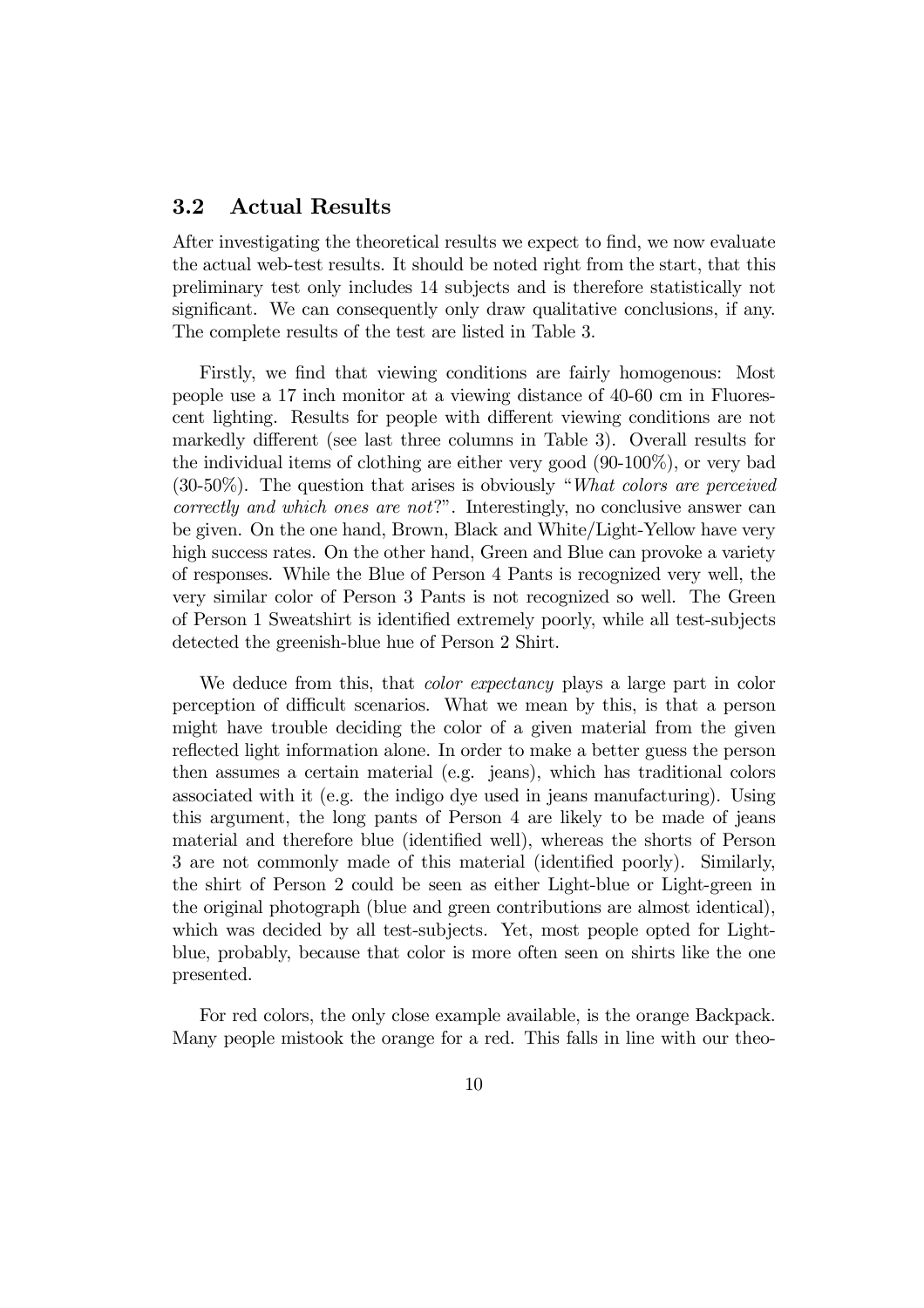

Figure 7: (Left): Gamut-matching of original image vs. retinex gamut. Only the Backpack, Person2 Shoes and Person3 T-Shirt are minimally contained within the retinex gamut, i.e. could possibly be reproduced using no blue colors. Regions have been enhanced artificially and slighly enlarged to be visible. (Right): Gamut-matching of retinex image vs. retinex gamut. Logically, all items map into the gamut space.

retical results (Figure 4, right), which is measured as a pinkish color. Since all colors are desaturated through the retinex process, they might be perceptually boosted to natural levels, which would then transform pink into a perceived red.

# Conclusion  $\boldsymbol{4}$

Foremost, we believe that the experiment has been a success. We were able to produce varied color sensations clearly outside the gamut of the displayed image. In fact, only colors of the backpack are contained within a small portion of our chosen retinex gamut (red/green), see Figure 7, Left. If the matching algorithm is executed with fuzzy colors, then parts of Person2 Shoes and Person T-Shirt can be made to match, but only barely so. This means that the seven remaining items, which lie completely outside the retinex gamut can be simulated under various lighting conditions, using Retinex theory in conjunction with Color Constancy theory, on CRT display devices.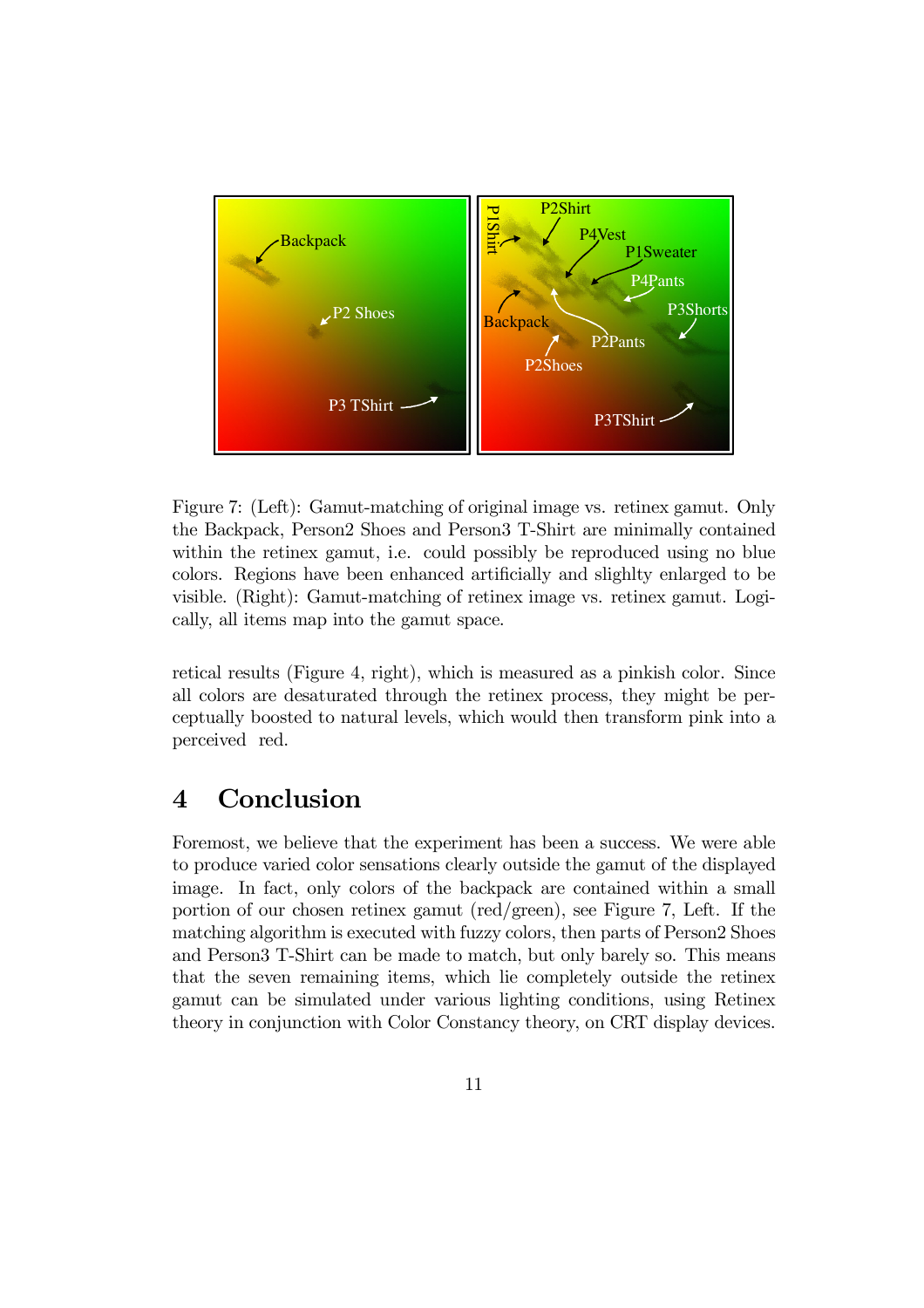Various test-specific problems exist, most of which we discuss in Section 5.

### $\overline{5}$ **Future Work**

Our test merely shows that Land's Retinex experiment can be replicated in modified form on modern display devices. There are other problems that we didn't solve, like the question "What exactly influences the perception of the false colors?" (e.g. what, if any, effect do room-lighting conditions have). In order to obtain answers to these questions, we need to perform an extended test-series with controlled lighting conditions. Even more importantly, we need to include a significant number of test-subjects into our evaluation, for the results to be meaningful.

With respect to the existing test, we found that color naming is difficult (a particular branch of psychology is devoted to this topic), because the colorname association is different between individuals and not directly measurable. Developing a system, where the user can employ a color-picker tool would be more useful and easier to evaluate.

The issue of *expected color* perception was raised in Section 3.2. We would like to find out more about this phenomenon with respect to Retinex theory. If for example the picture of an apple were to be modified so that the apple appeared blue and this image used as the input to the retinex process, what would the result be? Are natural scenes perceived differently from artificial scenes<sup>3</sup>? This question is especially important, as we are interested to see if the Retinex method can be gainfully employed for computer graphics.

The colors chosen in our experiment agreed well with the problems we anticipated (i.e. blue/green similarities), but due to the lack of other color combinations (e.g. more red tones) we may have missed interesting phenomena that we didn't expect from theory. The variety of input images thus has to be diversified and content chosen carefully.

<sup>&</sup>lt;sup>3</sup>Land himself tackled this problem by using abstract images resembling the artwork of the old dutch master Piet Mondrian. The experiments thus also became known as the Land-Mondrian experiments. One important result from this research is that subjective color can be induced from abstract images, implying that expectancy is not necessary. It should be noted, on the other hand, that it does not follow that expectancy has no or little influence on perceived color.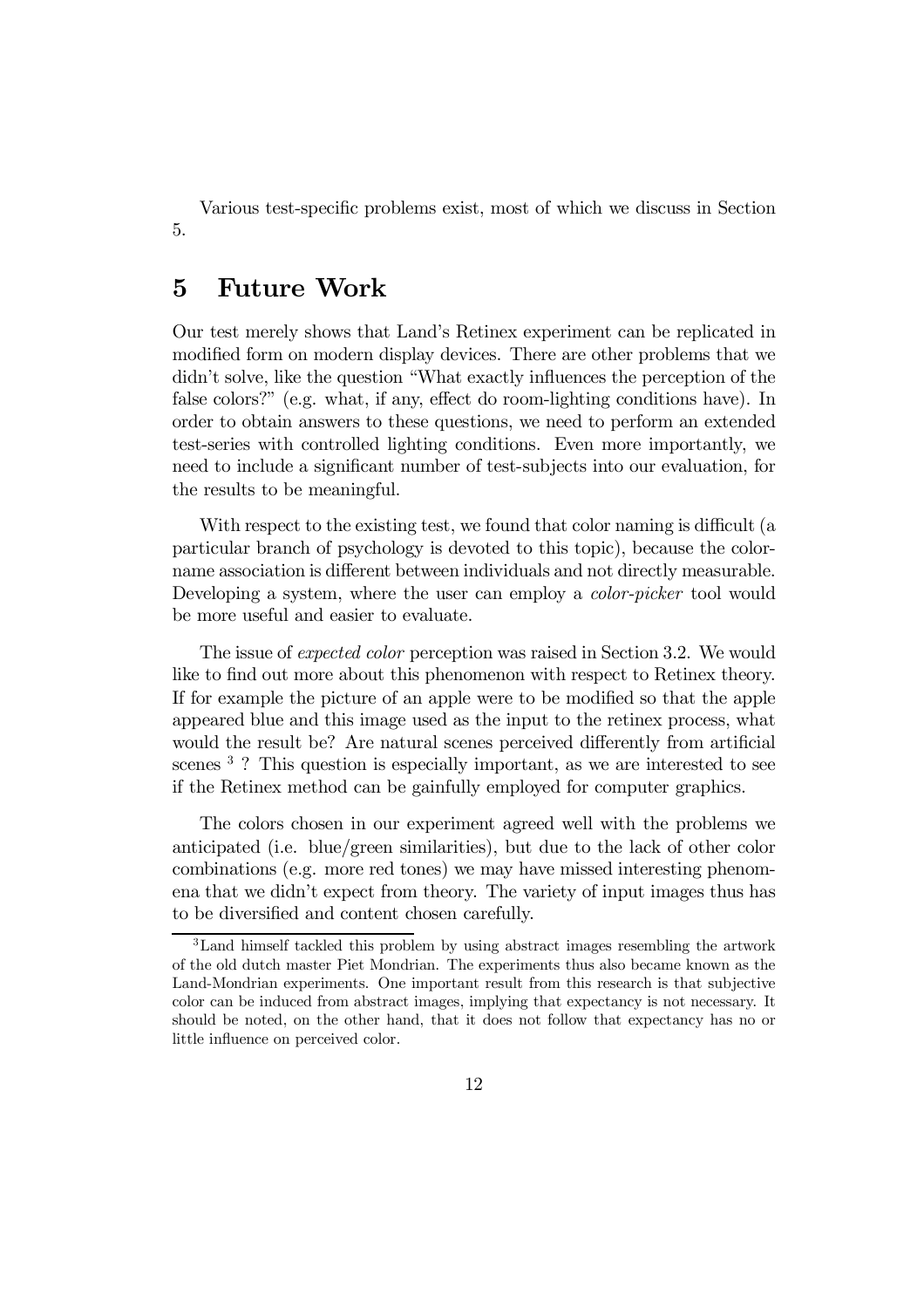# References

- [1] BARROW, H., AND TENENBAUM, J. Line drawings as three-dimensional surfaces. Artificial Intelligence  $17$  (1981), 75-116.
- [2]  $CHEEK,$  $D.$  $True-to-Life$ Imaging: Retinex *Image* Processing. **NASA** TechTracS. http://technology.nasa.gov/scripts/nls ax.dll/w3SuccItem(202301).
- [3] FUNT, B., BARNARD, K., BROCKINGTON, M., AND CARDEI, V. Luminance based multi scale retinex. In Proceedings AIC Colour 97 Kyoto 8 Th Congress of the International Colour Association (May 1997).
- [4] HURVICH, L. Color Vision. Sinauer Assoc., Sunderland, Mass., 1981.
- [5] JAMESON, D., AND HURVICH, L. Some quantitative aspects of an opponent-colors theory. i. chromatic response and spectral saturation. II. brightness, saturation and hue in normal and dichromatic vision. Journal of the Optical Society of America  $45, 7, 8$  (1955).
- [6] LAND, E. H. The retinex theory of color vision. Proceedings of the Royal Institute of Great Britain  $47$  (1974), 23–58.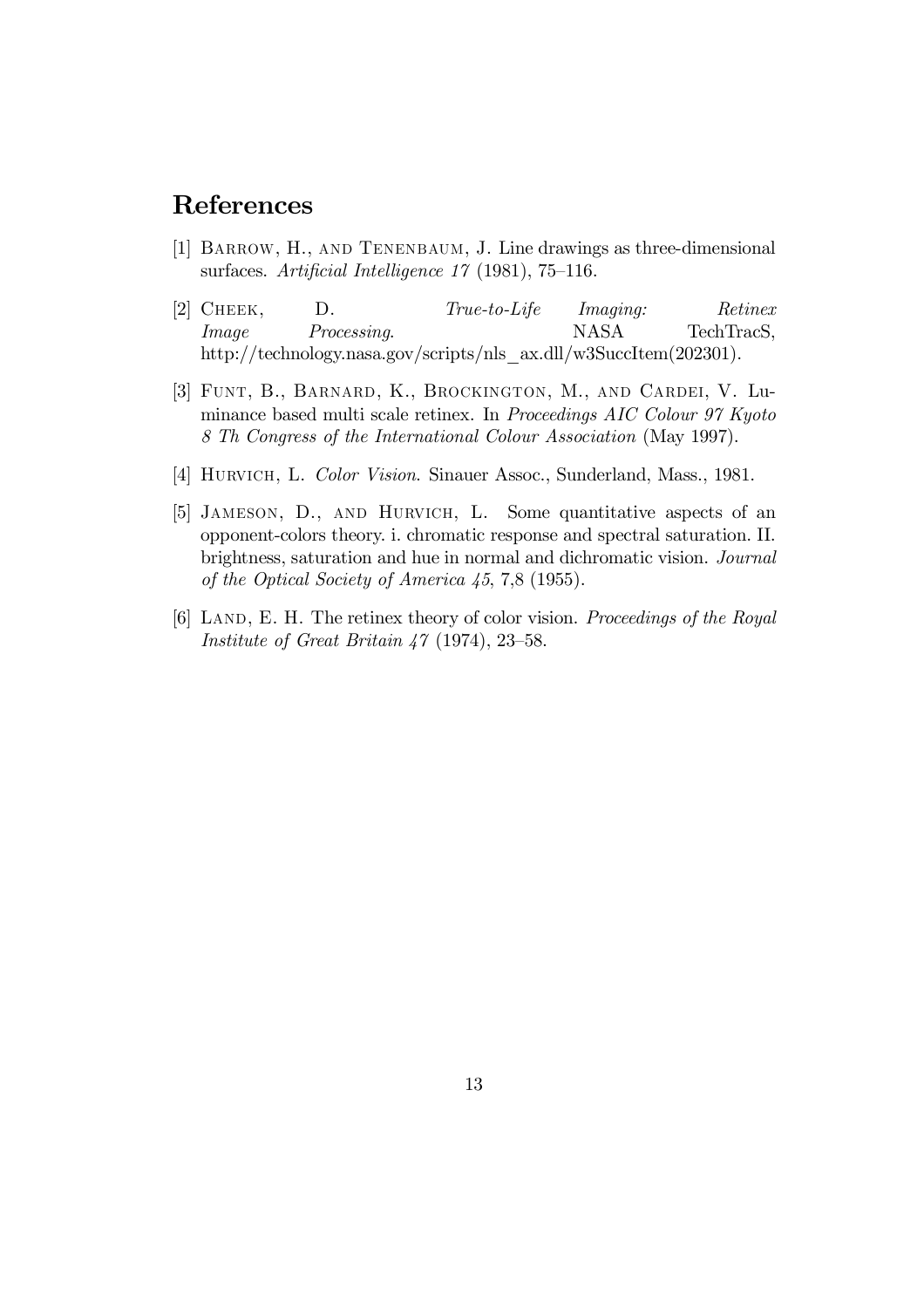# A Detailed Test Results